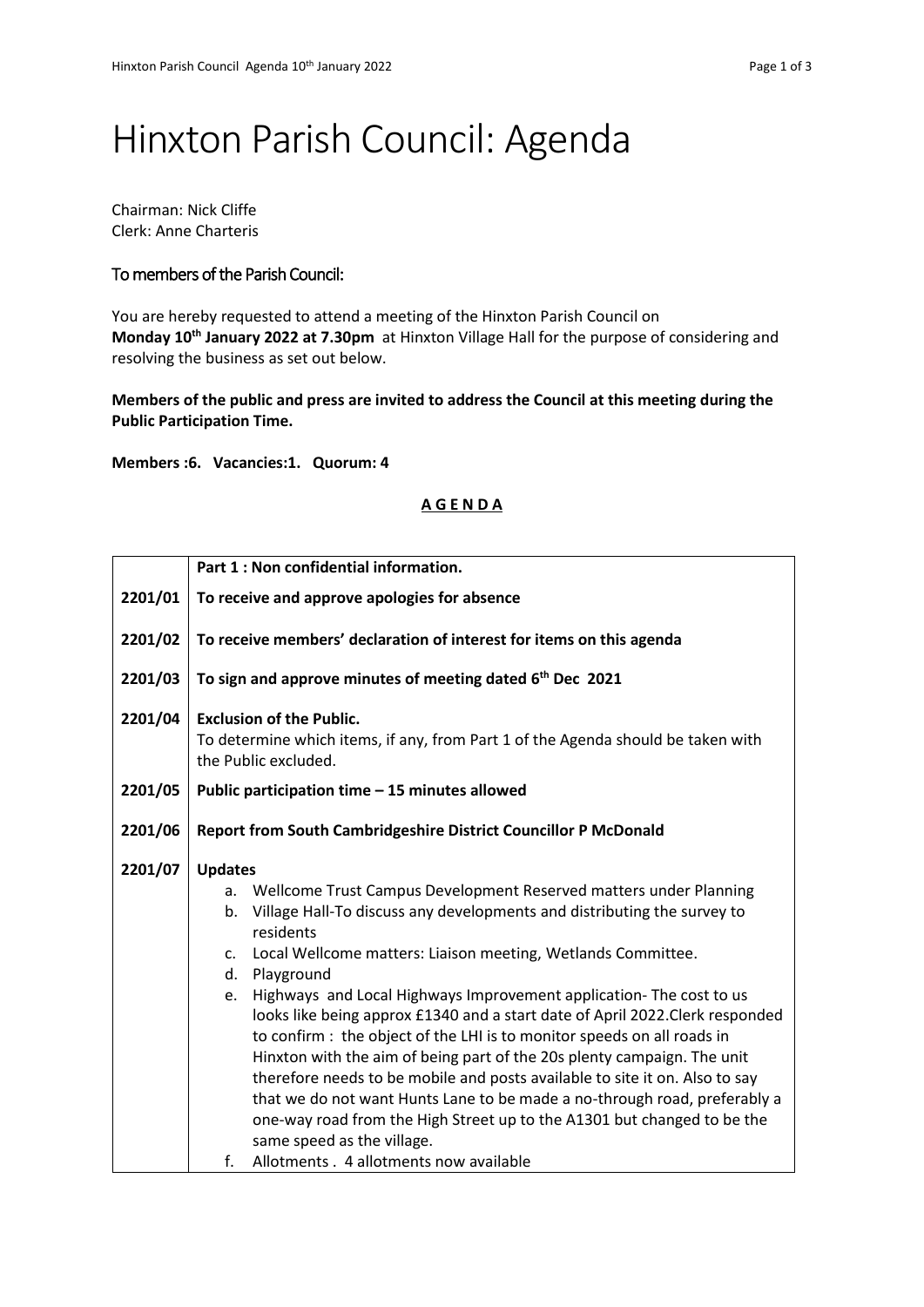|         |                                      | g. Hinxton News-to discuss how this can continue, an important part of village<br>life and a means of relaying information to those who do not have online |                                                                    |         |  |  |  |
|---------|--------------------------------------|------------------------------------------------------------------------------------------------------------------------------------------------------------|--------------------------------------------------------------------|---------|--|--|--|
|         |                                      | access                                                                                                                                                     |                                                                    |         |  |  |  |
|         |                                      | h. Village Hall- repairs and ongoing maintenance.                                                                                                          |                                                                    |         |  |  |  |
|         | i.                                   |                                                                                                                                                            | Discuss whether Hinxton wants to be independent or part of the new |         |  |  |  |
|         |                                      | community at Wellcome development - Parish Review. Awaiting date from<br>SCDC for when they can come to talk to us.                                        |                                                                    |         |  |  |  |
|         | j.                                   | A505 Report- any further information available from the Dec meeting?                                                                                       |                                                                    |         |  |  |  |
|         |                                      | k. Any other Village matters                                                                                                                               |                                                                    |         |  |  |  |
| 2201/08 |                                      | <b>New items for discussion</b>                                                                                                                            |                                                                    |         |  |  |  |
|         |                                      | 1. Platinum Jubilee- any plans on how to celebrate this occasion- Mike Boagey                                                                              |                                                                    |         |  |  |  |
|         |                                      | is talking to Ros Smith to see if we should blend our annual Village Fete into                                                                             |                                                                    |         |  |  |  |
|         |                                      | the celebrations on June 5th?                                                                                                                              |                                                                    |         |  |  |  |
|         |                                      | 2. Appointing Planning Consultant with regards to Wellcome Trust                                                                                           |                                                                    |         |  |  |  |
|         |                                      | Development                                                                                                                                                |                                                                    |         |  |  |  |
| 2201/09 |                                      | <b>Chairs Report.</b>                                                                                                                                      |                                                                    |         |  |  |  |
| 2201/10 |                                      | <b>FINANCE</b>                                                                                                                                             |                                                                    |         |  |  |  |
|         |                                      | Bank Balances at 3rd Jan 2022                                                                                                                              |                                                                    |         |  |  |  |
|         | <b>Current A/C £28,174.94</b>        |                                                                                                                                                            |                                                                    |         |  |  |  |
|         |                                      | <b>Business /AC £11,040.72</b>                                                                                                                             |                                                                    |         |  |  |  |
|         |                                      | Village Hall sec 106 / AC £7560.49                                                                                                                         |                                                                    |         |  |  |  |
|         |                                      |                                                                                                                                                            |                                                                    |         |  |  |  |
| 2201/11 | <b>Payments for approval</b>         |                                                                                                                                                            |                                                                    |         |  |  |  |
|         | <b>EON</b>                           |                                                                                                                                                            | <b>Utilities-Electric</b>                                          | £8.61   |  |  |  |
|         | Clerk/HMRC                           |                                                                                                                                                            | $salary/expenses -$<br>wreath £20                                  | £474.48 |  |  |  |
|         | Haven/Drax                           |                                                                                                                                                            | <b>Street Lighting</b>                                             | £1.87   |  |  |  |
|         |                                      | 1 & 1 internet                                                                                                                                             | Emails                                                             | £4.20   |  |  |  |
|         |                                      | Crown gas and Power                                                                                                                                        | <b>Utilities - Gas</b>                                             | £44.17  |  |  |  |
|         |                                      | <b>Global Collect</b>                                                                                                                                      | McAffee                                                            | £75.99  |  |  |  |
| 2201/12 |                                      | <b>Payment Received</b>                                                                                                                                    |                                                                    |         |  |  |  |
|         |                                      |                                                                                                                                                            |                                                                    |         |  |  |  |
|         | Lloyds                               |                                                                                                                                                            | Interest                                                           | 15p     |  |  |  |
|         | Allotments                           |                                                                                                                                                            | Rent                                                               | £10     |  |  |  |
| 2201/13 | <b>Planning</b>                      |                                                                                                                                                            |                                                                    |         |  |  |  |
|         |                                      | <b>Applications Received.</b>                                                                                                                              |                                                                    |         |  |  |  |
|         |                                      |                                                                                                                                                            |                                                                    |         |  |  |  |
|         | Reference:                           |                                                                                                                                                            | 21/05204/ADV Applicant Genome Research Limited                     |         |  |  |  |
|         |                                      | Status Consultation period expires: 19/01/2022<br>Date valid: 29/11/2021<br>Case Officer: Michael Sexton                                                   |                                                                    |         |  |  |  |
|         | Site                                 | Wellcome Trust Genome Campus Cambridge Road Hinxton CB10 1SD                                                                                               |                                                                    |         |  |  |  |
|         | Proposal: Installation of a flagpole |                                                                                                                                                            |                                                                    |         |  |  |  |
|         |                                      | Web Link: https://applications.greatercambridgeplanning.org/online-                                                                                        |                                                                    |         |  |  |  |
|         | applications/PLAN/21/05204/ADV       |                                                                                                                                                            |                                                                    |         |  |  |  |
|         |                                      |                                                                                                                                                            |                                                                    |         |  |  |  |